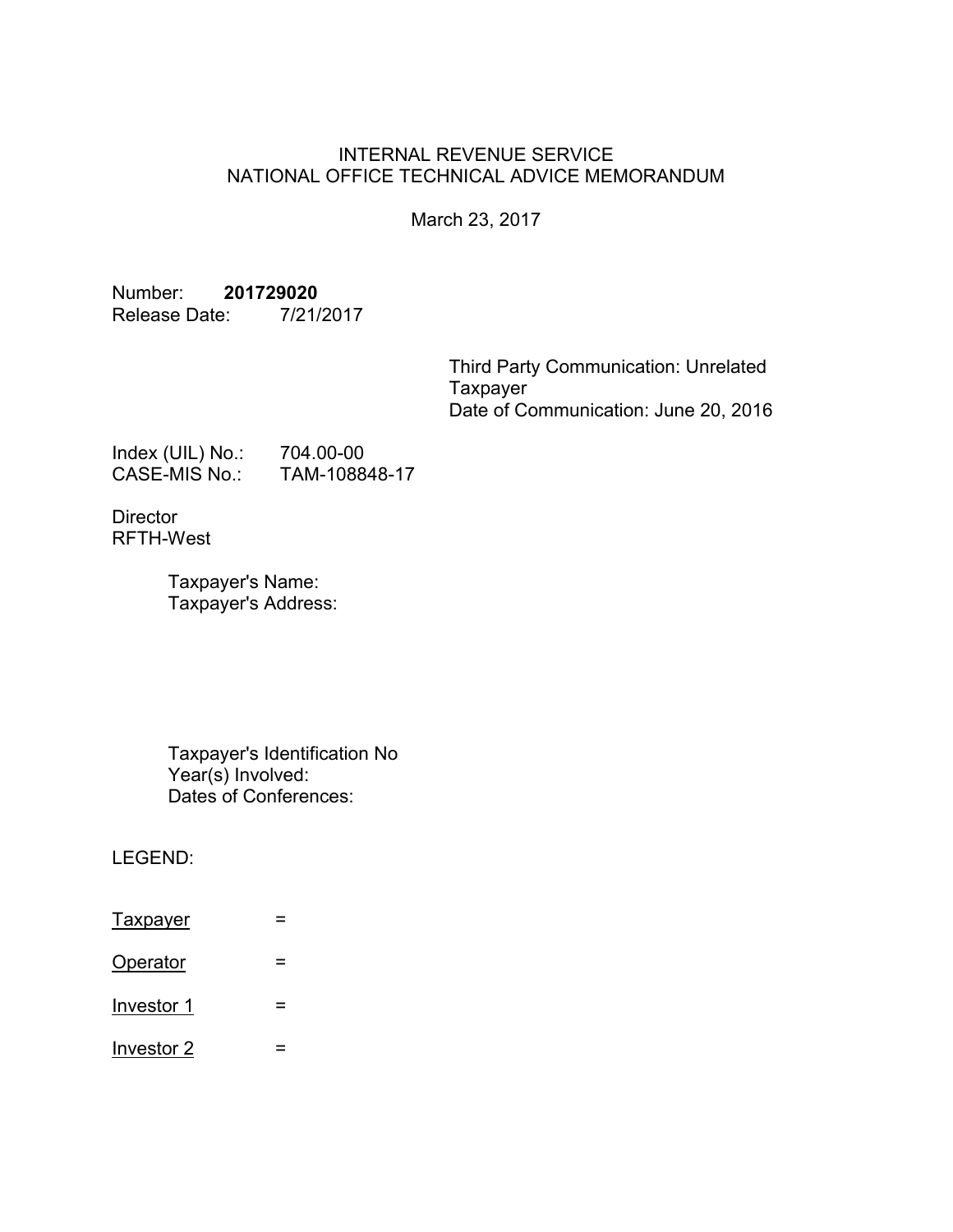TAM-108848-17 2

| $\underline{X}$          | $=$ |
|--------------------------|-----|
| <b>Electric Company</b>  | $=$ |
| Licensor                 | Ξ   |
| Date1                    | $=$ |
| Date <sub>2</sub>        | $=$ |
| Date <sub>3</sub>        | $=$ |
| Date4                    | $=$ |
| Date <sub>5</sub>        | $=$ |
| Month1                   | $=$ |
| Month <sub>2</sub>       | $=$ |
| Month <sub>3</sub>       | $=$ |
| Month4                   | $=$ |
| Year1                    | $=$ |
| Year <sub>2</sub>        | $=$ |
| Year <sub>3</sub>        | $=$ |
| Year <sub>4</sub>        | $=$ |
| Year <sub>5</sub>        | =   |
| Year <sub>6</sub>        | Ξ   |
| $\underline{a}$          | $=$ |
| $\underline{b}$          | $=$ |
| $\underline{\mathsf{C}}$ | =   |
| $\underline{\mathsf{d}}$ | =   |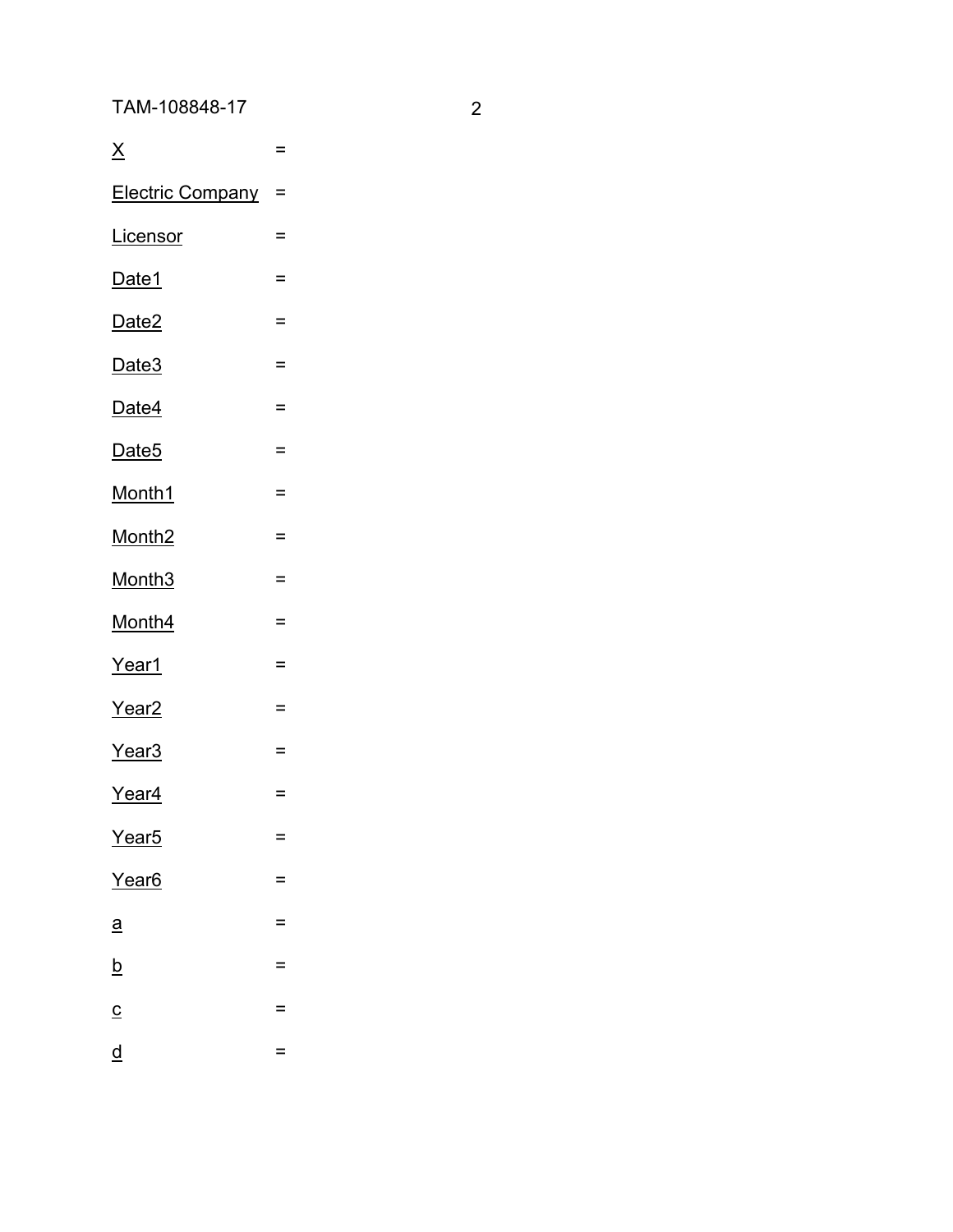TAM-108848-17

 $\underline{\mathsf{e}}$  $\equiv$ 

- $\underline{\mathbf{f}}$  $\equiv$
- $\overline{g}$  $\underline{\mathsf{h}}$  $\equiv$

 $\equiv$ 

- $\frac{1}{2}$  $\equiv$
- $\dot{\mathbf{I}}$  $\equiv$
- $\underline{k}$  $\equiv$
- $\bar{\Gamma}$  $\equiv$
- 
- $\underline{\mathsf{m}}$  $\equiv$
- $\underline{n}$  $\equiv$
- $\overline{o}$  $\equiv$
- $\overline{p}$  $\equiv$
- $\overline{\mathsf{q}}$  $\equiv$
- $\mathbf{r}$  $\equiv$
- $\underline{s}$  $\equiv$
- $\frac{t}{2}$  $\equiv$
- $\underline{\mathsf{u}}$  $\equiv$
- $\underline{v}$  $\equiv$  $\equiv$
- $\underline{\mathsf{w}}$  $\underline{\mathsf{x}}$  $\equiv$
- $\overline{\mathbf{Y}}$  $\equiv$
- $\mathsf{Z}$ 
	- $\equiv$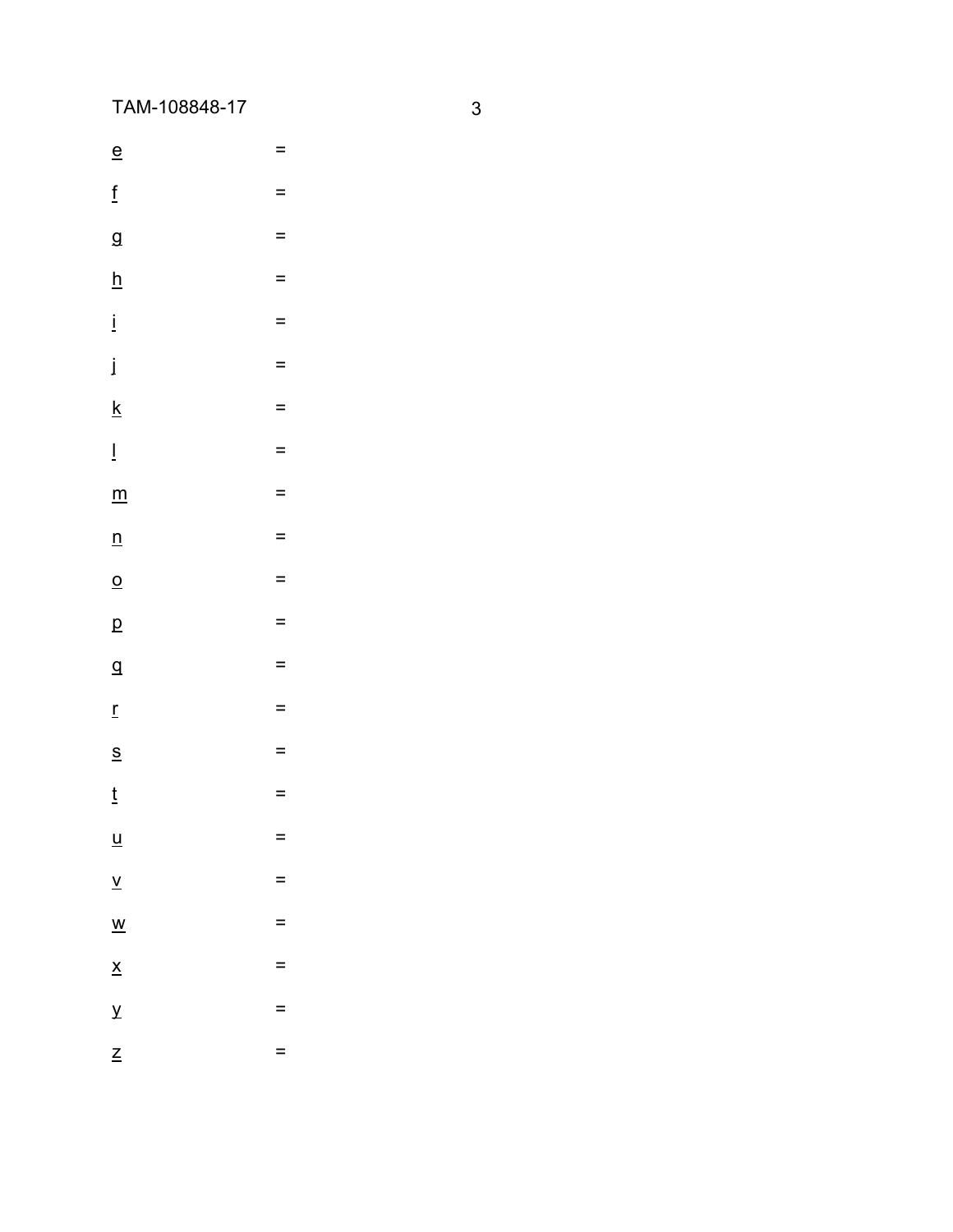TAM-108848-17

| $\underline{aa}$                                           | Ξ   |
|------------------------------------------------------------|-----|
| <u>bb</u>                                                  | $=$ |
| $cc$                                                       | =   |
| $\overline{d}\overline{d}$                                 | =   |
| $e$ ee                                                     | $=$ |
| <u>ff</u>                                                  | $=$ |
| 99                                                         | $=$ |
| $hh$                                                       | =   |
| ij                                                         | $=$ |
| ij                                                         | =   |
| $\underline{\mathsf{k}}$                                   | $=$ |
| $\mathbf{\underline{\mathsf{II}}}$                         | $=$ |
|                                                            |     |
| $\underline{mm}$                                           | =   |
| n n                                                        | =   |
| $\underline{00}$                                           | $=$ |
| p                                                          | =   |
| qд                                                         |     |
| $\underline{\mathsf{r}\mathsf{r}}$                         | =   |
| <u>SS</u>                                                  | =   |
| <u>tt</u>                                                  | =   |
| $\underline{\underline{\mathsf{u}}\underline{\mathsf{u}}}$ | =   |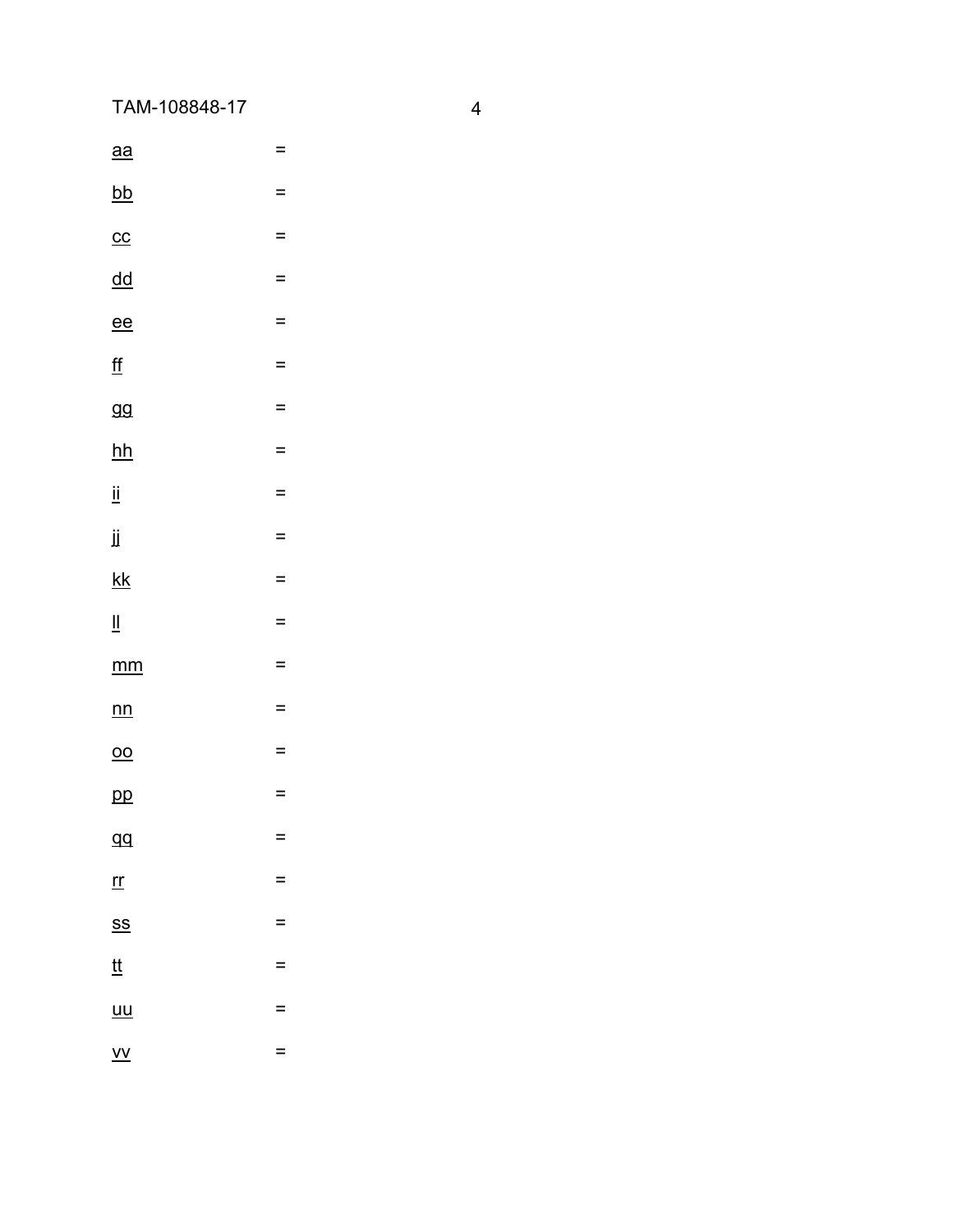TAM-108848-17 5

 $ww =$  $\frac{XX}{X}$  =

ISSUE(S):

Whether X and Investor 2 may claim "refined coal" tax credits under § 45(e)(8) based on the transaction at issue?

### CONCLUSION(S):

Neither X nor Investor 2 may claim refined coal tax credits from this transaction which was structured, insofar as the participation of  $\underline{X}$  and <u>Investor 2</u> were concerned, solely to facilitate the prohibited purchase of refined coal tax credits.<sup>1</sup>

### FACTS:

 $\overline{a}$ 

Taxpayer is a limited liability company classified as a partnership for Federal tax purposes. Taxpayer owns and operates two refined coal facilities. As depicted in the diagram below, the Taxpayer had three owners during the years at issue: Operator, Investor 1, and Investor 2 (we refer to Investor 1 and Investor 2 collectively herein as "Investors"). Operator is a Subchapter C corporation that owns a% of Taxpayer. Operator also owns b% of Investor 1, which is a limited liability company classified as a partnership for federal tax purposes;  $X$  is a limited liability company classified as an association for federal tax purposes that owns the remaining c% of Investor 1 through a disregarded entity. Investor 1 owns d% of Taxpayer, and Investor 2, a Subchapter C corporation, owns the remaining e%.

 $1$  Because we conclude that the Investors engaged in the prohibited purchase of tax benefits, we do not reach the issue posed to us of whether the Investors are bona fide partners in Taxpayer, or whether Taxpayer is a bona fide partnership. Consequently, our later references in this memorandum to "partner" or "partnership" are for convenience only and we do not intend our use of the terms to create any inference regarding their accuracy for federal income tax purposes. We also do not reach the issue posed to us concerning whether the transaction(s) entered into by the taxpayer lack economic substance pursuant to § 7701(o) or the common law economic substance doctrine.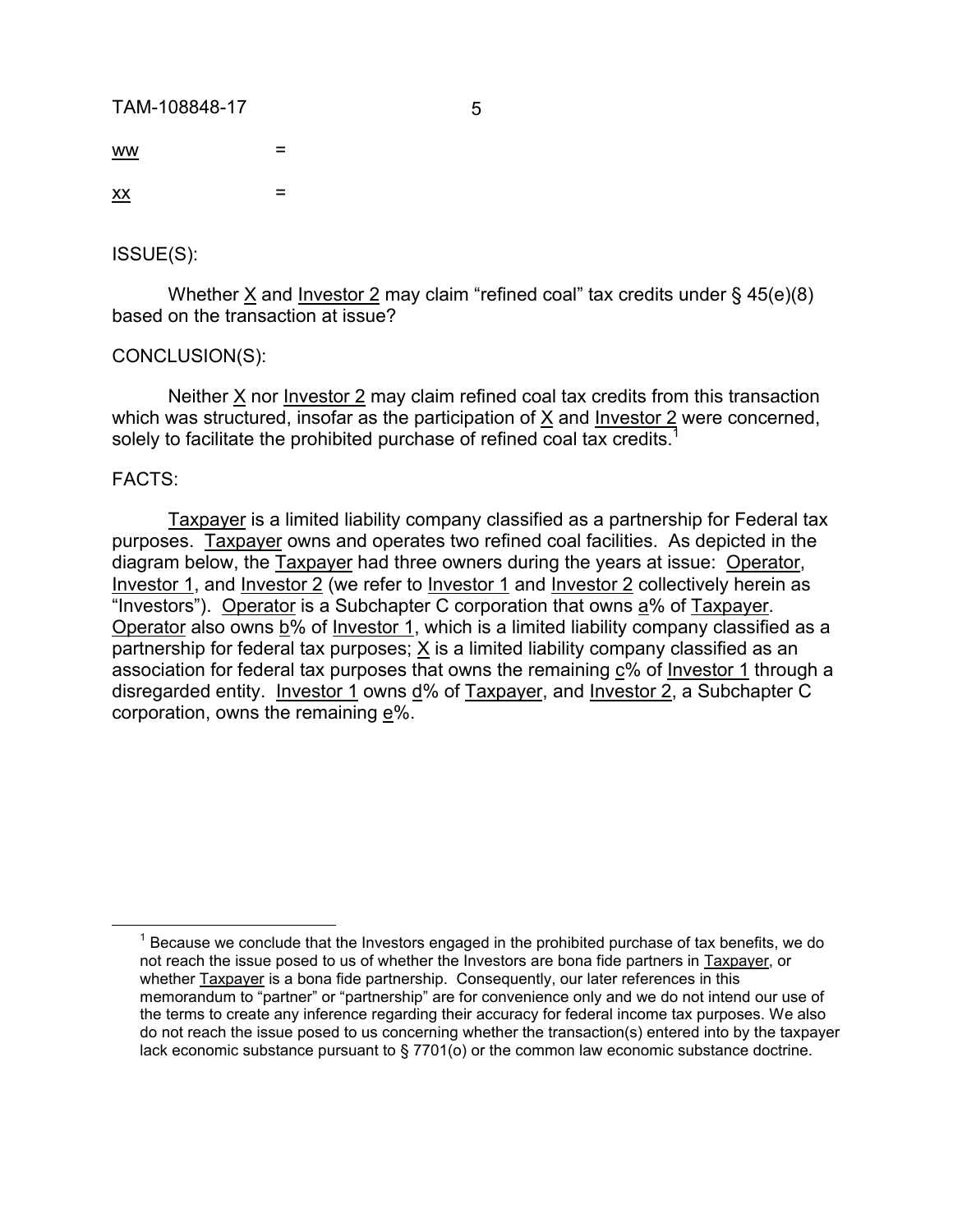#### **A. Formation of Taxpayer and Construction of the Facilities**

In Month1 of Year1, prior to the entrance of X and Investor 2 into the transaction, Operator formed Taxpayer as a limited liability company and remained its sole owner (both directly and indirectly) during the construction of the facilities and execution of the operative contracts detailed below. Also on or about Month1 of Year1, Operator, through Taxpayer, entered into a ten-year site lease at a de minimis rental rate of \$f per month with Electric Company that was coterminous with the availability of the § 45 refined coal tax credit. Operator then designed, engineered, developed, and constructed two refined coal facilities for Taxpayer on its leased site (

). Operator

designed the facilities to use a proprietary coal-refining process (the "Technology"), which it licensed from Licensor, a partnership in which Operator owned a g% interest and of which Operator was the managing member. Under the terms of Operator's license, it was obligated to make royalty payments to Licensor of h cents per ton of refined coal it produced during the first three years of production; thereafter, the royalty payment increased to the greater of i cents per ton or j% of the available § 45 tax credits per ton. The license expired upon termination of the availability of § 45 credits.

After constructing the facilities, Operator contributed them to Taxpayer, k% directly in exchange for a direct k% interest in Taxpayer, and d% through Investor 1--at that time its wholly-owned and disregarded entity--by assigning d% of the facilities to Investor 1 and then causing Investor 1 to contribute the fractional share of the facilities to Taxpayer in exchange for a d% interest in Taxpayer. Operator then caused Taxpayer to enter into the following agreements, all of which terminated when the availability of the § 45 credit ceased: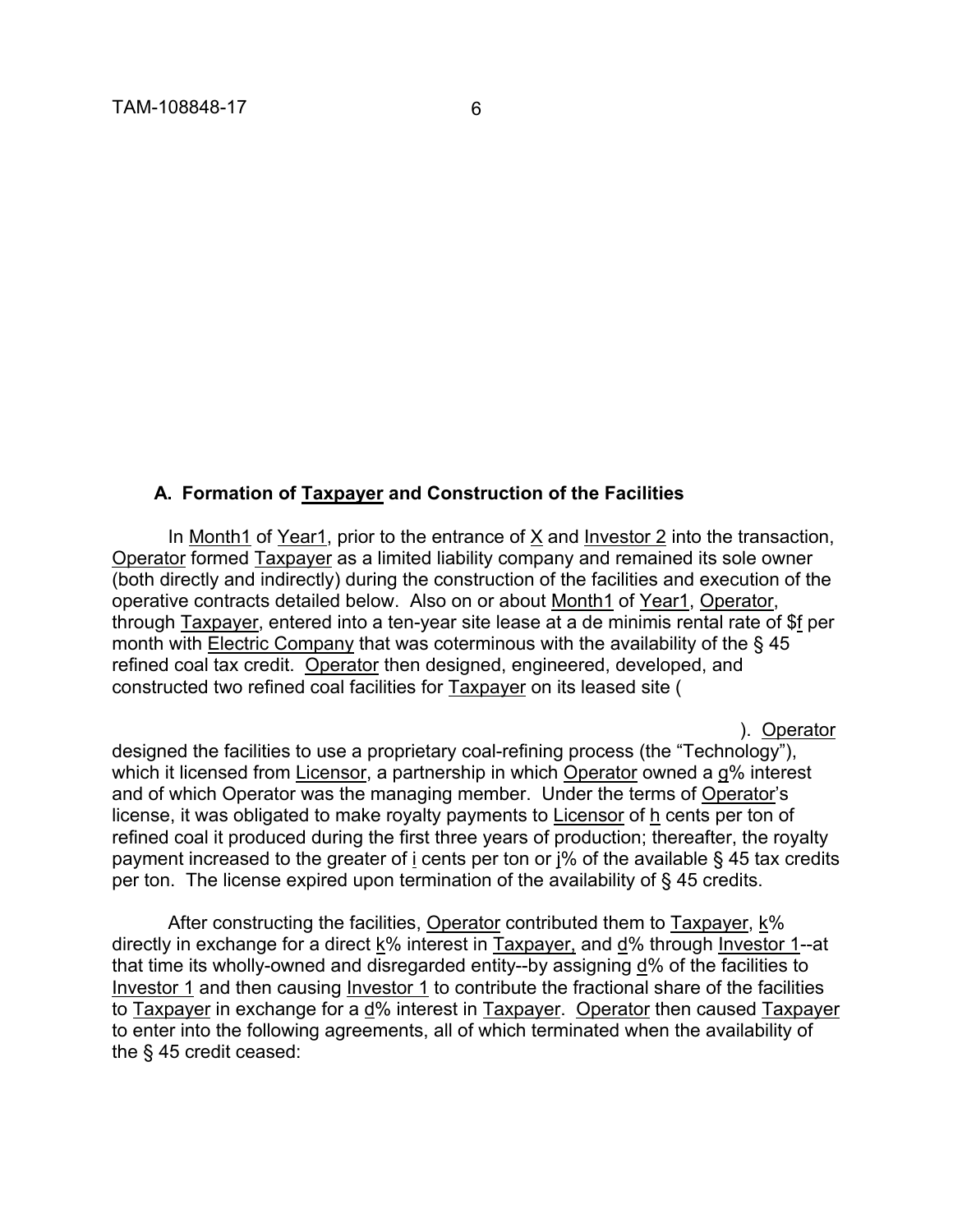- 1. Technology Sub-License. Operator sublicensed its rights to use the Technology to Taxpayer for the duration of the § 45 credit's availability (the "Sub-License"). The terms of the Sub-License call for Taxpayer to make royalty payments to Operator as it uses the Technology to refine coal. The payment amounts vary depending primarily not on the value of the coal refined using the technology but on the value of the credit to Taxpayer; the payment formula in the agreement specifies that the royalty is equal to the excess of l cents per dollar of § 45 credit over all other capital and operating costs that Taxpayer incurred, not to exceed a total price of m cents per dollar of § 45 credit and not to be less than the minimum royalty that Operator owed to Licensor under its license agreement (i.e., h cents per ton, i cents per ton, or  $\frac{1}{6}$  of the available § 45 credits per ton, depending on surrounding circumstances).
- 2. **Interal Coal Supply Agreement. Taxpayer entered into a 10-year** agreement with Electric Company to purchase feedstock coal from Electric Company at terms approximating Electric Company's average cost of acquiring the coal from third-party vendors.
- 3. Refined Coal Sale Agreement. Taxpayer entered into a separate 10-year agreement with **Electric Company to sell refined coal back to Electric Company** at a rate equal to n cents per ton less than the rate at which Taxpayer purchased the coal under the Feedstock Coal Supply Agreement. Electric Company had the right, however, to discontinue further purchases of refined coal in the event it had operational concerns with burning refined coal. According to Taxpayer's representation, it was these operational concerns that required Taxpayer to discount the refined coal below cost in order to compensate the Electric Company for the increased risk to its boilers resulting from its use of the refined coal (but see footnote 4 below).

## **B. Acquisition of Interests by X and Investor 2**

### **1. Taxpayer's Operating Agreement and Member Interest Purchase Agreements**

As stated above, Operator formed Taxpayer in late Month1 of Year1 and was its sole owner (k% held directly by Operator and d% held indirectly through Operator's f% interest in Investor 1) until X's and Investor 2's purchases of interests in Investor 1 and Taxpayer, respectively. In Month2 of Year2, X acquired an indirect interest in Taxpayer by purchasing c% of Operator's interest in Investor 1 which, in turn, owned d% of Taxpayer. Operator retained the remaining b% interest in Investor 1. See Section B.2 below for more detail on X's acquisition of its interest. Investor 2 acquired a e% direct interest in  $T$ axpayer by purchasing it out of the  $k\%$  interest in Taxpayer that Operator owned directly, leaving Operator with a  $a\%$  direct interest in Taxpayer. Thus, at that point, Operator owned a o% interest in Taxpayer (a% directly and p% indirectly through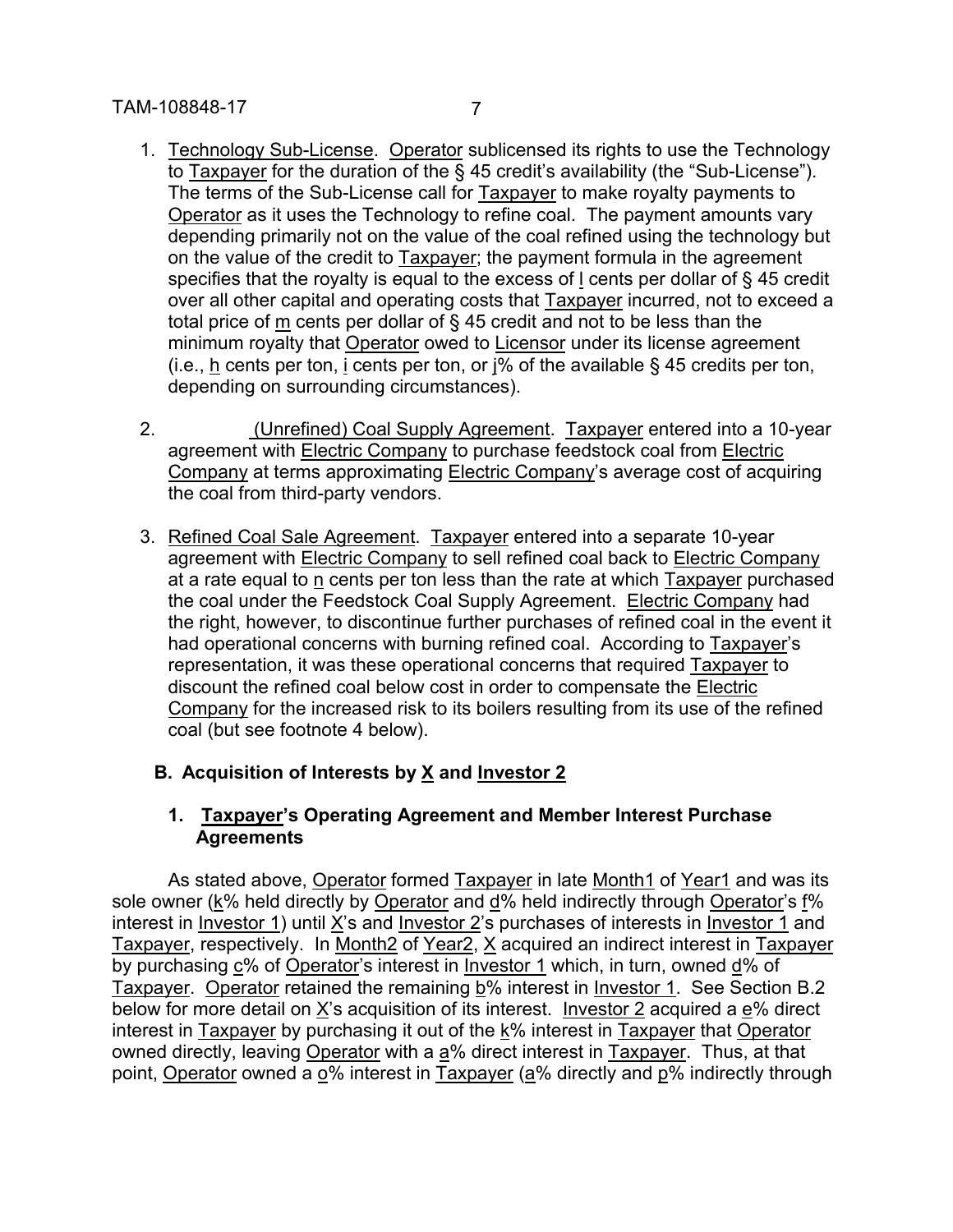its b% ownership of Investor 1), X indirectly owned q% of Taxpayer through its c% ownership of Investor 1, and Investor 2 directly owned the remaining e% interest in Taxpayer.

The separate membership interest purchase agreements that X and Investor 2 entered into with Operator set their purchase prices approximately equal to a proportionate share of Operator's total capital costs of constructing and installing the refined coal production facilities, though the information submitted to us does not specify what portion of the costs relates to construction versus installation of the facilities. X's purchase price for a c% interest in Investor 1 was \$r, which represented s% of Operator's costs. Investor 2's purchase price for a e% interest in Taxpayer was \$t, which represented u% of Operator's construction and installation costs, plus an ongoing "finder's fee" to Operator equal to  $\underline{v}$  cents per each dollar of credit allocated to Investor 2. Consequently, X's and Investor 2's membership interest purchase prices (paid to Operator for interests in Investor 1 and Taxpayer, respectively) were, in large part, reimbursements of their proportionate share of Operator's costs for constructing and installing the refined coal production facility.

Under the terms of Taxpayer's Operating Agreement, each of its members was obligated to contribute its pro rata share of Taxpayer's ongoing operating expenses as Taxpayer incurred them, regardless of whether Taxpayer's facility was in operation and producing refined coal. Taxpayer allocated all items of income, gain, loss, deduction, and credit (including the § 45 credit) pro rata among its members. The Operating Agreement specifies that Taxpayer's members' intention is for their capital contributions not to exceed I cents per dollar of § 45 refined coal credit. The Operating Agreement also specifies that the members have no right to a return of their capital contributions (but see below for X's right to liquidated damages). The members share rights to decision-making for Taxpayer, including the handling of tax audits and financial matters.

#### **2. Investor 1's Operating Agreement and Member Interest Purchase Agreement**

Operator formed Investor 1, a limited liability company, on Date1. On Date2, Operator entered into a membership interest purchase agreement to sell X a c% interest in Investor 1. On the same date, Investor 1 executed an agreement with X and Operator. The agreement specified similar contribution obligations and item allocations as Taxpayer's Operating Agreement described above. However, the agreement contained an additional provision that, in the event of a federal tax audit, Operator would place the royalty payments otherwise payable to it under the Sub-License into an escrow account to defray the costs of the audit.

X's membership interest purchase agreement in Investor 1 set a purchase price equal to a proportionate share of Operator's total capital costs of constructing and installing the refined coal production facilities. The membership interest purchase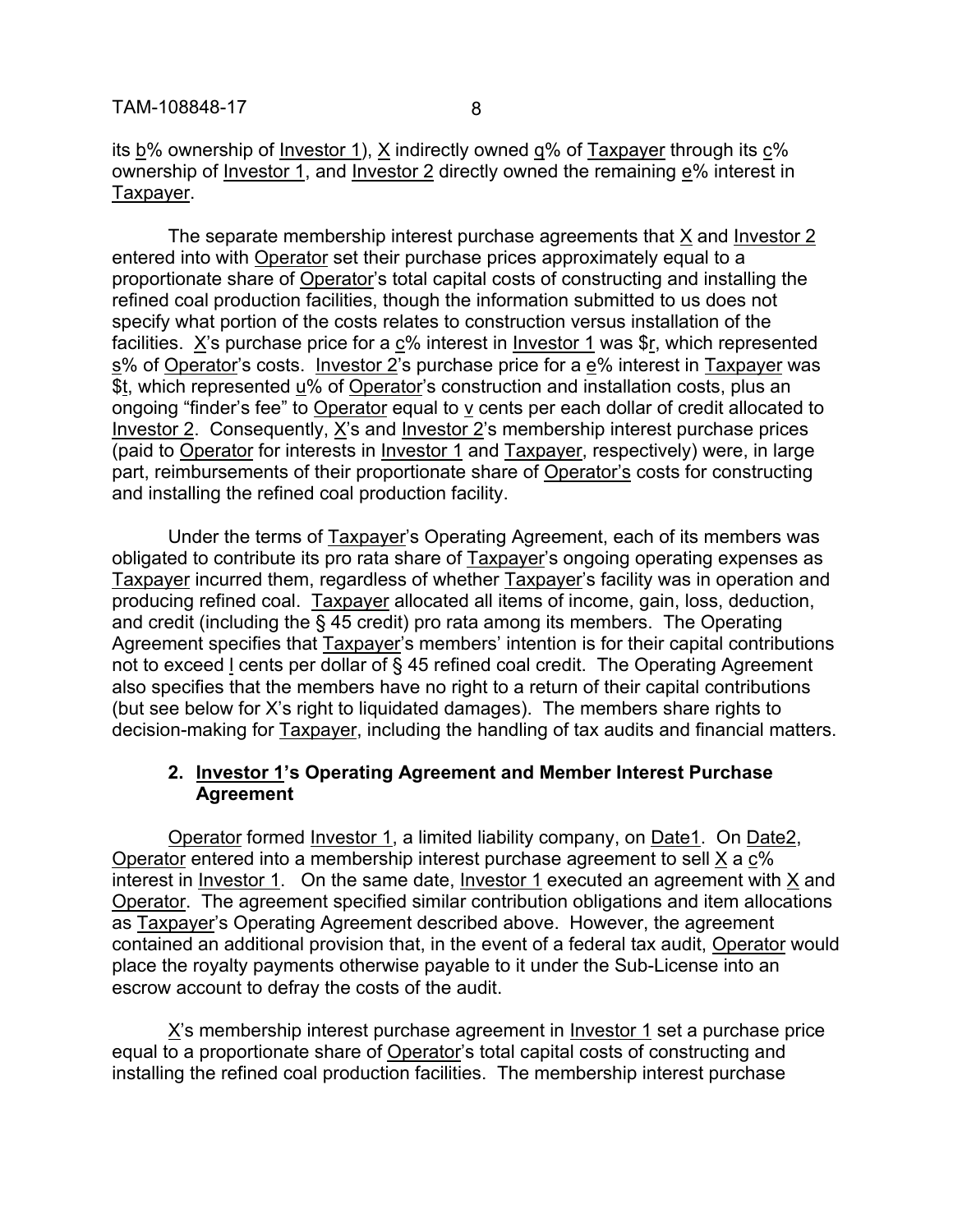agreement also included a liquidated damages provision under which Operator was obligated to purchase X's interest in Investor 1 at a price equal to the initial purchase price times the number of months remaining in the 10-year term divided by 120 (i.e. the total number of months in the term). The liquidated damages provision was triggered by any one of fifteen specified conditions, including conditions leading to unavailability of the § 45 credit or a period of uu months in which the actual or projected net cash expenses of Taxpayer would exceed l% of the credits generated by the respective entity during that period. X had the option to exercise its rights under the terms of the liquidated damages provision with respect to any refined coal facility owned by Taxpayer that met one of the fifteen enumerated conditions. If X exercised its right with respect to any individual facility, Operator would pay X damages equal to X's prorated purchase price described above that was attributable to that particular facility, and X would assign all of its indirect economic interest in that facility to Operator. If X exercised its right with respect to both refined coal facilities owned by Taxpayer, X would no longer hold an indirect economic interest in Taxpayer, leaving Investor 1 with one indirect owner in Taxpayer. In that event Investor 1 would presumably be treated as a single-member entity with respect to its ownership interest in Taxpayer and disregarded, leaving Taxpayer with two owners – Operator (both directly and indirectly through Investor 1) and Investor 2.

Although the liquidated damages provision would compensate X for a portion of its initial capital contribution to Investor 1, which in turn was used for Investor 1's initial capital contribution to Taxpayer, it would not compensate X for any ongoing contributions to cover Taxpayer's operating costs. Therefore, if conditions arose to trigger availability of the liquidated damages provision, X could cover some—but not all—of its economic losses by invoking its rights under the provision, or it could choose to remain in the partnership and bear the risk that its relatively small ongoing contributions would not be offset by anticipated tax benefits. Even this small risk was limited by the pay-as-you-go structure of Taxpayer's operations, which reduced its partners' contribution obligations substantially whenever Taxpayer was not producing refined coal and receiving the corresponding § 45 tax credit. We note that because the arrangements contractually guaranteed that Taxpayer would always incur additional financial losses even when the activity was producing refined coal, the only possible incentive for the Investors to make such additional capital contributions was the prospect of claiming additional tax benefits.

### **C. Operation of Taxpayer**

Taxpayer's operations did not achieve its expectations. The facilities were idled from Month1 of Year2 to Month3 of Year3, and again from Month4 of Year4 until Year5, when the Taxpayer halted operations permanently. Over the w months of Taxpayer's existence, the facility was in operation for a total of x months. Despite projecting an estimated production of  $\gamma$  million tons of refined coal per year, Taxpayer produced only z million tons in Year2, aa million tons in Year3, and bb million tons in Year4.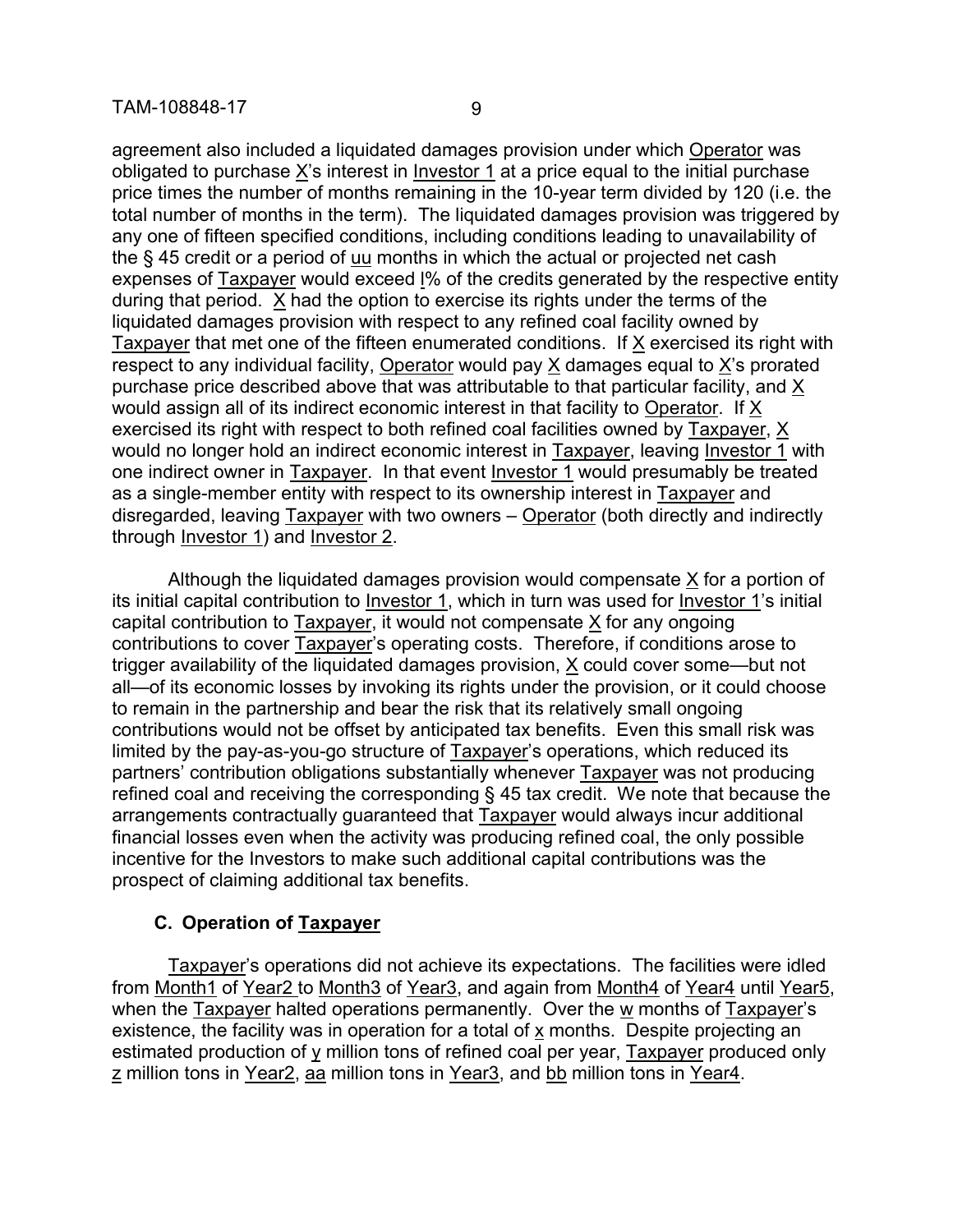Nonetheless, the Investors enjoyed very substantial tax benefits (tax credits, losses, depreciation) well in excess of their capital contributions during those years. In Year3 alone, for example, Taxpayer reported \$cc in tax deductions-- including a net loss of \$dd on its sales of refined coal (revenue from refined coal sales of \$ee less feedstock costs of \$ff), royalty expenses under its sublicensing agreement of \$gg, and other expenses of \$hh (including \$ii depreciation)—plus refined coal tax credits of \$ij, the combination of which exceeded its partners' \$kk in capital contributions.

Also noteworthy is the wide gap between the licensing and sub-licensing royalty payment amounts the parties made with respect to the Technology. In Year3, the terms of Taxpayer's Sub-License resulted in a \$gg million royalty payment to Operator. Under the terms of Operator's license agreement with Licensor, however, Operator paid only \$ll to Licensor, retaining the balance (\$mm) for itself; stated differently, Operator paid Licensor h cents per ton of coal to use the Technology, but it received royalty payments of \$nn per ton of coal under the Sub-License.

We also note that Taxpayer achieved some cost savings in Year6, after both X and Investor 2 were no longer participants in Taxpayer. In response to environmental concerns caused by the chemical used in Taxpayer's refining process, Electric Company obtained a permit to use a different chemical, which was less expensive than the one it had been using. The result of this change was a cost savings with respect to the chemical of a dollar per ton of coal (from \$oo/ton to \$pp/ton).

### **D. X and Investor 2 Exit the Transaction**

Both X and Investor 2 exited Taxpayer in Year5. Investor 2 sold its interest back to Operator on Date3, pursuant to a negotiated agreement that included cancellation of one or more limited-recourse notes owed by Investor 2 to Operator for its purchase of an interest in another coal refining facility. X exercised its rights under the liquidated damages provision (under the condition regarding three consecutive months of excessive expenses) on Date4. On Date5, X sold its c% interest in Investor 1 to Operator.

#### LAW:

Section 45(e)(8) of the Internal Revenue Code provides that a producer of refined coal is eligible for a tax credit for qualified refined coal that the taxpayer (i) produces at a refined coal production facility during a ten-year period beginning on the date the facility is placed in service, and (ii) sells to an unrelated person during that tenyear period.

Section 45(c)(7) defines "refined coal" as a fuel which meets certain formal and functional requirements. In order to constitute refined coal, the burning of the refined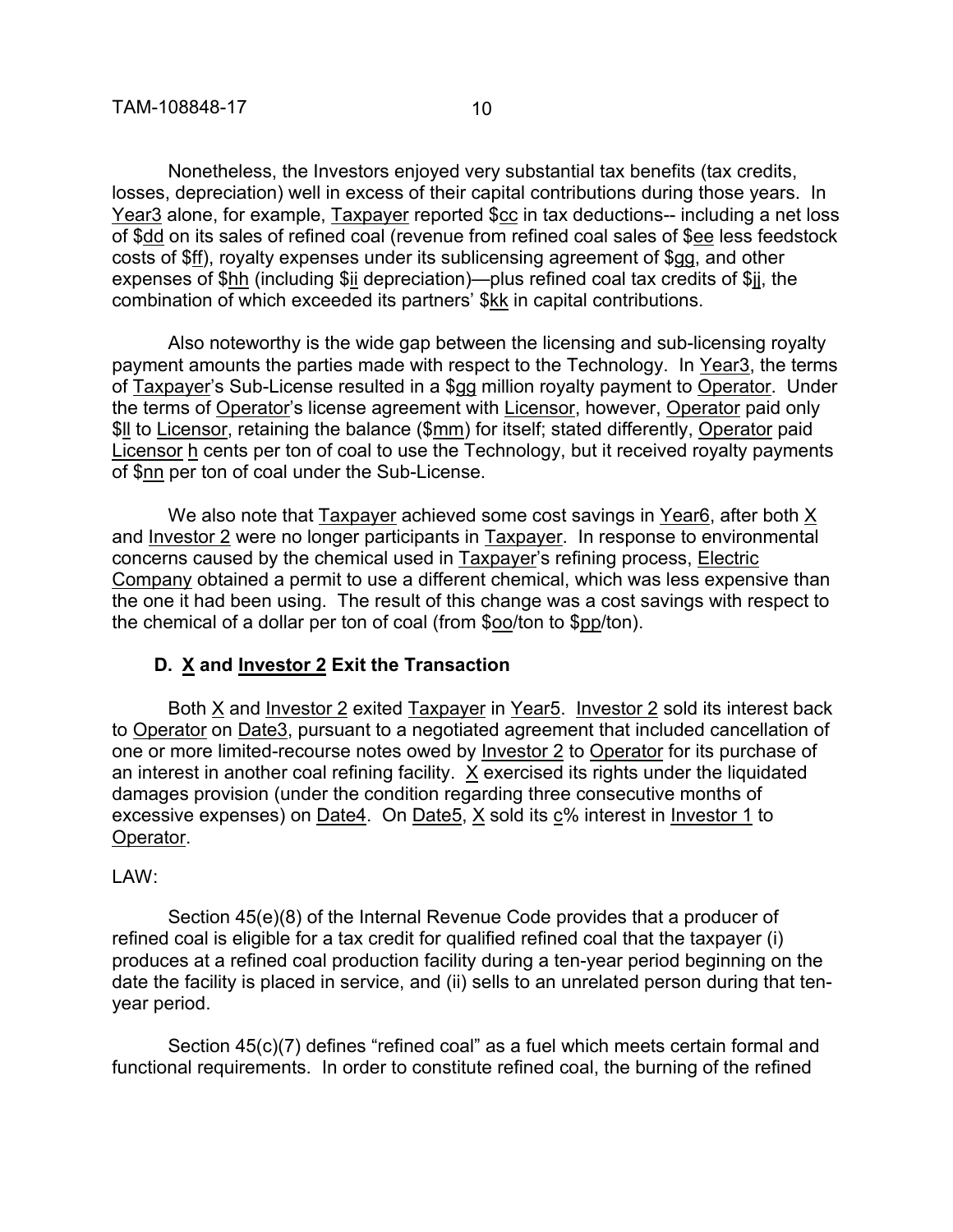coal must result in the reduction of at least 20% of the emissions of nitrogen oxide and at least 40% of the emissions of either sulfur dioxide or mercury released as compared to burning the feedstock coal.

Barring express statutory authorization, taxpayers may not sell federal tax benefits. For example, in Historic Boardwalk Hall, LLC v. Commissioner, 694 F.3d 425 (3d Cir. 2012), cert. denied, 133 S.Ct. 2734 (May 28, 2013), the Third Circuit considered whether an investor's interest in the success or failure of a partnership that incurred qualifying rehabilitation expenditures under § 47 was sufficiently meaningful for the investor to qualify as a partner in that partnership. The agreements governing the Historic Boardwalk Hall transaction ensured that the investor would receive the § 47 rehabilitation credits (or their cash equivalent) and a preferred return, with no potential for meaningful variability in the return from the partnership activity itself. As a result, the investor could look only to the purported tax benefits from the activity for a return of its investment.

In reaching its conclusion disallowing the tax credits to the investor, the Third Circuit stated,

[i]t is the prohibited sale of tax credits, not the tax credit provision itself, that the IRS has challenged. Where the line lies between a defensible distribution of risk and reward in a partnership on the one hand and a form-over-substance violation of the tax laws on the other is not for us to say in the abstract. But, "[w]here, as here, we confront taxpayers who have taken a circuitous route to reach an end more easily accessible by a straightforward path, we look to the substance over form." Southgate Master Fund, 659 F.3d  $[466, 491 (5<sup>th</sup> Cir. 2011)]$ . (Emphasis added).

The lack of a potential for a meaningful return that could vary depending on whatever success the underlying activity might achieve meant that at the end of the straightforward path in Historic Boardwalk was an arrangement that, in substance, was merely a sale of tax benefits, and tax benefits alone. And, as the court noted, the sale of tax credits is prohibited. See also Rice's Toyota World, Inc. v. Commissioner, 81 T.C. 184, 207 (1983), aff'd., 752 F.2d 89 (4th Cir. 1985) ("Since petitioner was not making an actual investment in an asset, the transaction presents no opportunity other than for tax reduction. Because the cash down payment was not used to acquire an asset but was more akin to a fee to purchase tax savings, it too is excluded from basis").

ANALYSIS: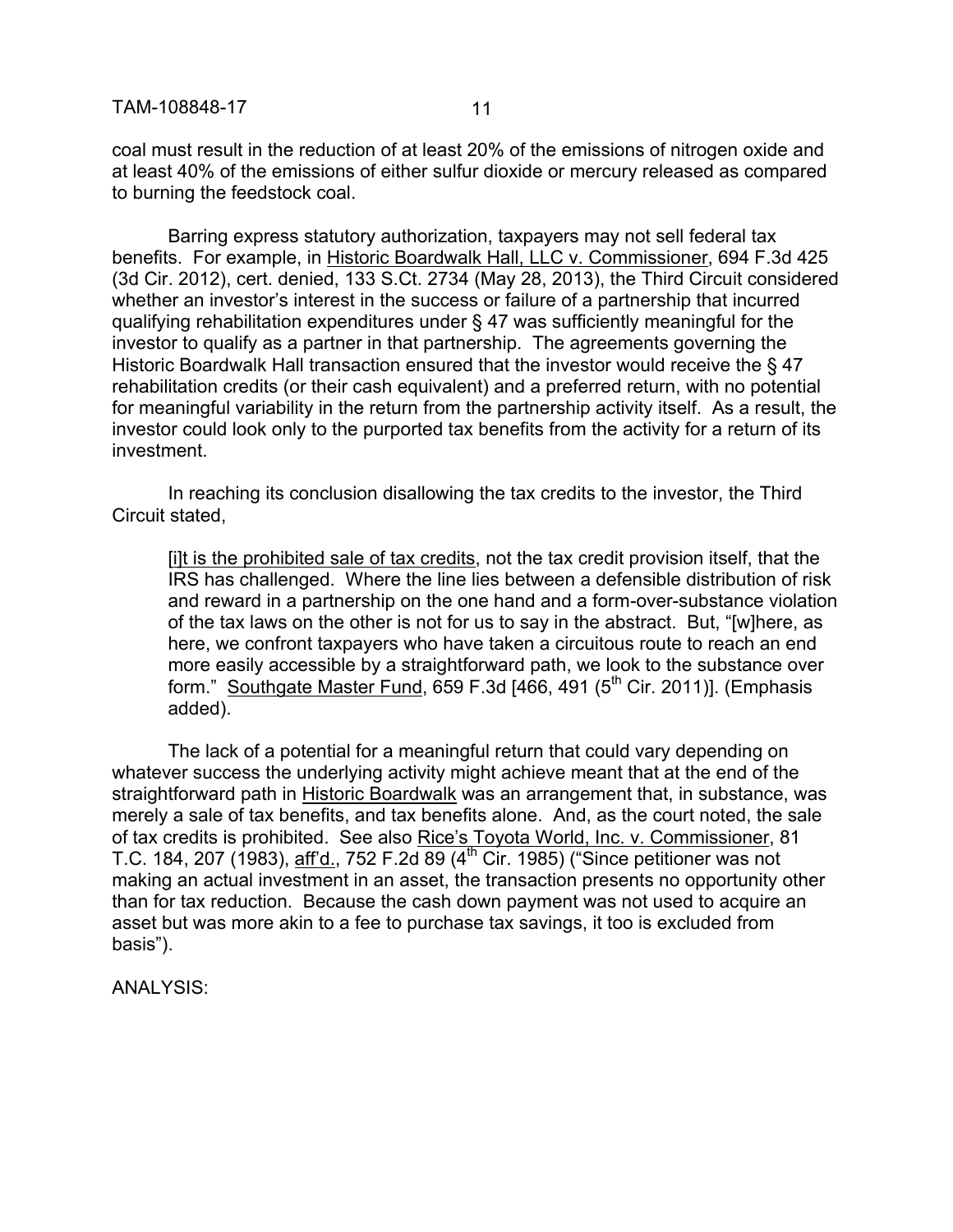We begin by noting that monetization of tax credits is not an unprecedented practice in the refined coal industry.<sup>2</sup> It is also important to note that monetization of tax benefits is not necessarily prohibited in the context of a transaction that involves more than a sale of tax benefits. The facts in Taxpayer's case, however, demonstrate a plan to sell refined coal tax credits and other tax benefits, rather than a plan on the part of X and Investor 2 to become producers of refined coal through an investment in Taxpayer. Specifically, the transaction in this case provided significant pre-tax profits to both Operator (through the substantial markup on its Sub-License of the Technology to Taxpayer) and Electric Company (through site lease fees and a guaranteed profit on its sale of the feedstock coal for a higher price than its repurchase of the refined coal). In contrast, the arrangement made it highly unlikely that X and Investor 2 would derive any financial benefit, meaningful or otherwise, from the production of refined coal; to the extent any financial benefit did materialize, we see no evidence that the parties pursued the benefit intentionally, or that the remote possibility of a benefit played any role in the investors' decision to participate in the transaction. While that arrangement also guaranteed that X and Investor 2 would suffer small and carefully circumscribed losses of their capital contributions, we do not think those losses can be fairly characterized as losses attributable to the production of refined coal, because those losses were primarily dependent on the amount of tax credits produced rather than the economic consequences of an investment in a refined coal production activity. Consequently, we conclude that those contributions are more accurately described as fees paid to purchase tax credits for a relatively small upfront payment followed by additional payments only to the extent necessary to generate additional tax benefits. Rice's Toyota World, Inc. v. Commissioner, supra.

# **A. X and Investor 2's Only Meaningful Return is from Tax Benefits**

1. X and Investor 2's Return From Their Investment in Taxpayer Could Not Vary Regardless of the Success or Failure of the Refined Coal Production Activity

The parties in this case structured the governing contracts to produce little more than tax benefits commensurate with X and Investor 2's regular and ongoing contributions—significantly curtailing any potential for them to benefit from the success of the refined coal production activity, while simultaneously limiting the risks of the failure of that activity.  $3$  The feedstock coal supply and refined coal sale agreements

 $\frac{1}{2}$ 

 $3$  It is important to note that we do not take the position that investors must have the potential for a pre-tax profit from the refining activity in order to claim the credit. Cf. Sacks v. Commissioner, 69 F.3d 982 (9th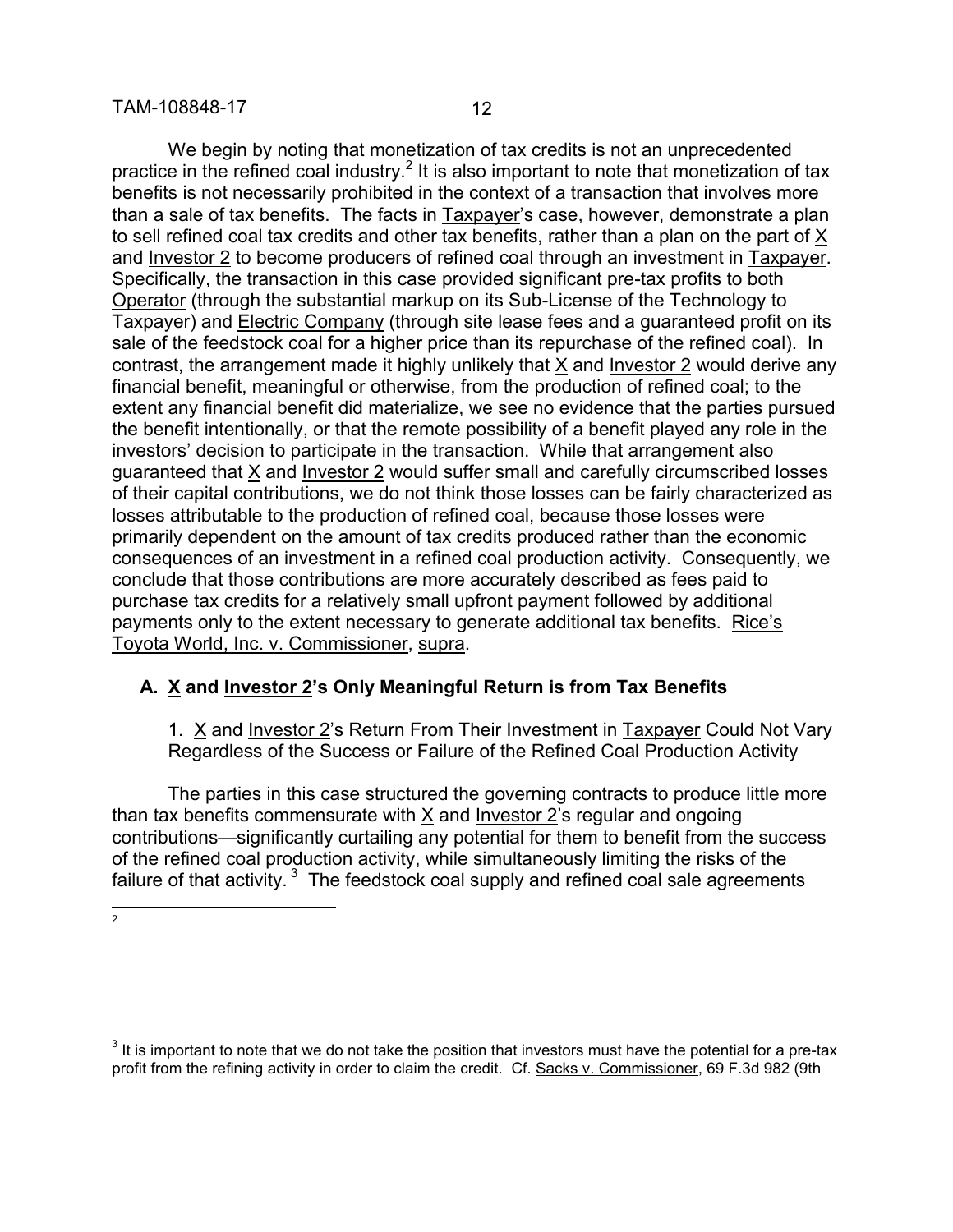$\overline{a}$ 

locked in a fixed and guaranteed loss to Taxpayer (and indirectly to X and Investor 2) of n cents per ton of refined coal sold to Electric Company for the entire duration of the availability of the § 45 credit. As a result, a favorable change in the market value of refined coal could never benefit X and Investor 2 in any way. Taxpayer argues that Electric Company's concern about the safety of using refined coal in its boilers meant that Taxpayer had no choice but to sell the refined coal at a loss.<sup>4</sup> Taxpayer explained that Electric Company was under no obligation to use refined coal to generate electricity, and that their goal in doing so was to reduce fuel costs and provide certainty with respect to those costs going forward. Coupled with the safety concerns, Taxpayer argues that these factors provided Electric Company with sufficient leverage at the time the contracts were entered into to lock in the discount over their full 10-year term, thereby guaranteeing a fixed loss per ton of coal to Taxpayer without regard to the value of that coal. While operational concerns may explain the initial discounted sale price for refined coal, we question whether Taxpayer would have been able to, or whether they even attempted to, negotiate for a price adjustment at some point during the term of the

Cir. 1995) (the taxpayer's activity was not expected to generate a pre-tax profit but the taxpayer's economic fortunes, wholly apart from the tax benefits, would rise and fall with the success of the business, and therefore his enterprise had economic substance). Congress enacted § 45(e)(8) to incentivize an activity that might not otherwise be profitable without the tax credits. Therefore, a pre-tax profit cannot be a condition of claiming that benefit. That does not mean, however, that a genuine producer within the meaning of § 45(e)(8) does not need to have a meaningful financial interest in the underlying production activity. For example, a taxpayer might reasonably anticipate incurring a financial loss in a tax-subsidized activity when tax incentives are not taken into account. Nevertheless, a taxpayer that has a genuine interest in the activity will strive to maximize its opportunity for whatever financial return is possible from the activity and to minimize its financial loss in order to increase its overall gain when tax incentives are taken into account. In other words, it has a meaningful financial stake in the success or failure of the activity apart from the tax benefits. Contrast that with  $X$  and Investor  $2$  in this case who are indifferent to the financial prospects of the production activity (aside from the tax benefits) because their investment in Taxpayer provided such limited likelihood of any meaningful variation in financial return from the underlying coal refining activity that we find it implausible that the outside chance of variability was played any role in their decision to invest. As a consequence, it is more accurate to characterize  $X$  and Investor  $2$  as merely observers of an activity engaged in by others.  $4$  While we base our response on the agreed facts as submitted by the Taxpayer and the IRS, we note that those initial facts appear to have changed shortly after Taxpayer began operations.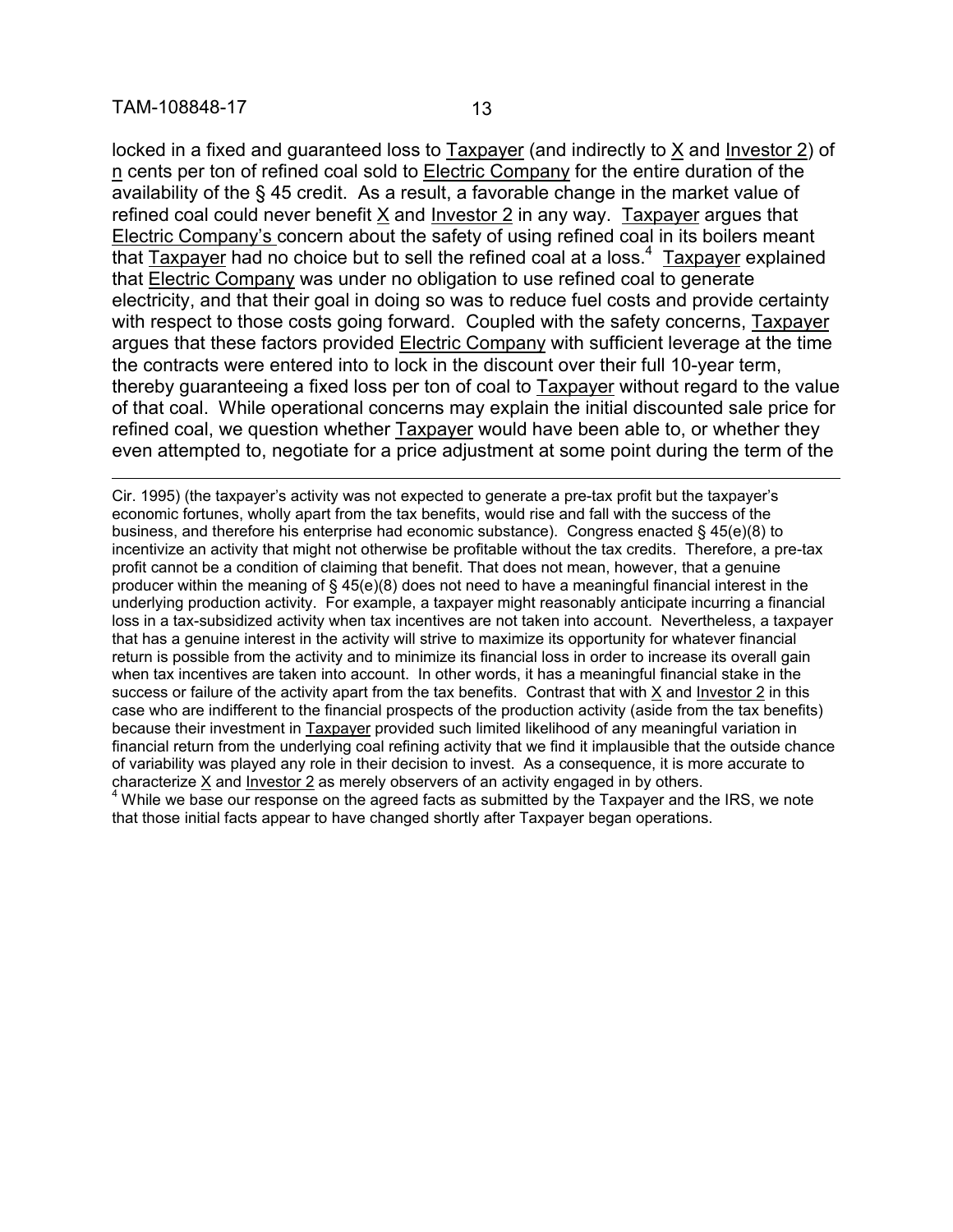contract if the operational concerns giving rise to the discount might have been substantially reduced or eliminated early on in the transaction. Presumably, after the Electric Company had burned refined coal for a reasonable period of time (assuming the initial use was successful), its operational concerns would have been reduced significantly. In addition, as noted above, Electric Company already had the right throughout the duration of the Refined Coal Purchase Agreement to stop purchasing refined coal at any time it had operational concerns. It seems reasonable to us that the ability to save n cents per ton of refined coal during an initial period of the contract, coupled with a smaller discount that still provided them with a below-market fuel source, may have been sufficient inducement for Electric Company to agree to a price adjustment at some point during the term of the contract after their operational concerns had been addressed.

We do note that the number of electric utilities available to purchase refined coal was limited.

. Therefore, an offer by Taxpayer to share a portion of the value of the tax benefits with Electric Company (which could not otherwise earn those benefits itself due to the unrelated purchaser restriction in  $\S$  45(e)(8)(A)(ii)(I)) through a re-purchase price advantage, fees, or other similar arrangements was no doubt helpful in encouraging **Electric Company** to participate in the transaction.<sup>5</sup> However, we also note that the only parties to the transaction that did not receive an anticipated financial benefit<sup>6</sup> from the activity were  $\underline{X}$  and Investor 2. Operator, which negotiated the terms of the transaction with Electric Company and with what was at the time its wholly owned disregarded entity, Taxpayer, received a markup on its Sub-License to Taxpayer of \$qq per ton of coal refined and sold to Electric Company, and Electric Company received site lease payments and a profit of n cents per ton of coal sold and repurchased under the terms of the coal supply and repurchase agreements.

 $\frac{1}{5}$ 

 $6$  We note that Taxpayer did recognize some cost savings from changing chemicals used in the coal refining process to comply with environmental requirements, but, as we state below, this change was neither anticipated nor voluntary, and therefore not likely to have been part of the expected return for the investors prior to the transaction.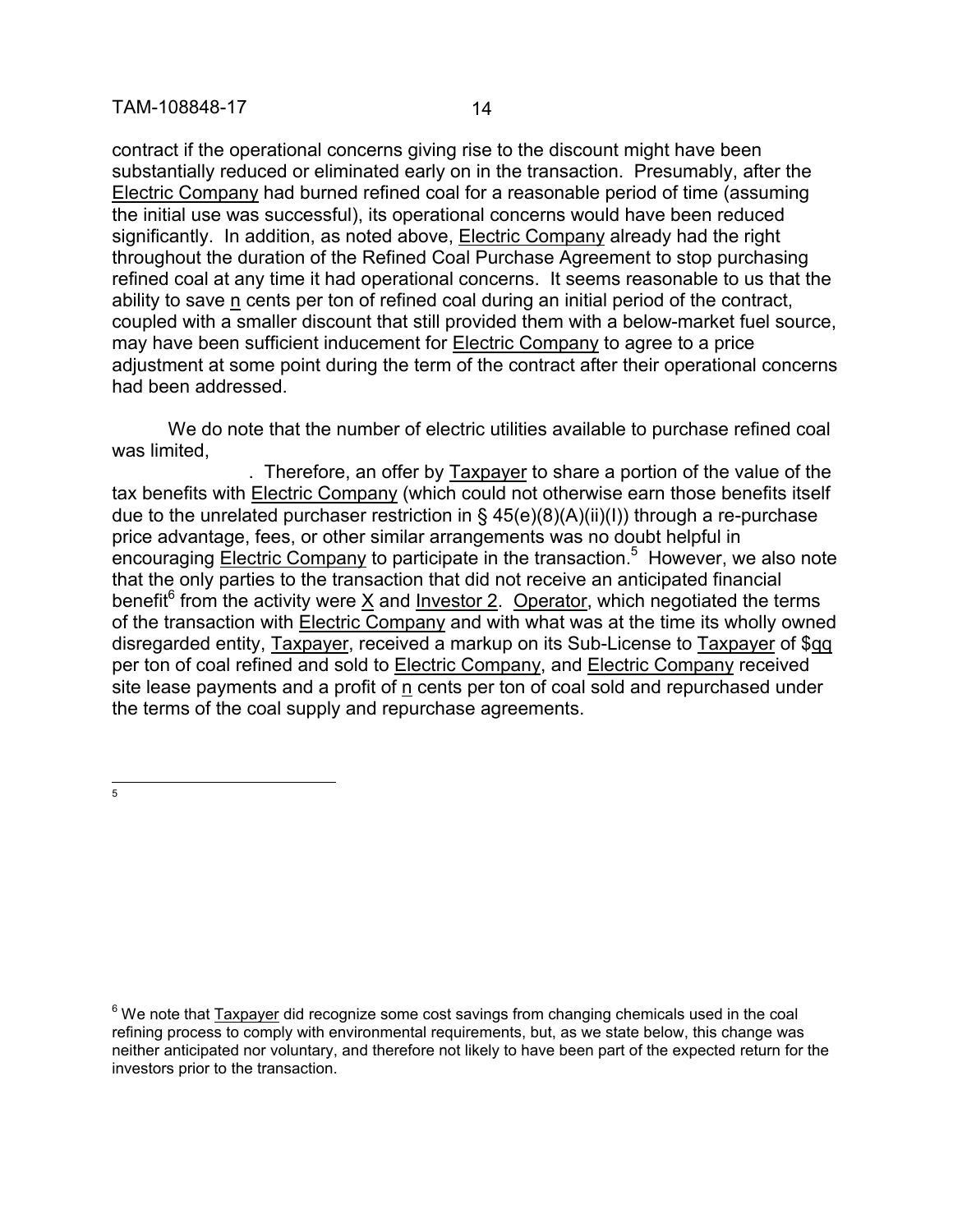$\overline{a}$ 

Taxpayer argues that Operator, X, and Investor 2 all had unlimited upside potential at the time the partnership was formed. First, Taxpayer argues that to the extent Taxpayer was able to manage operating costs (by improving the production process to reduce the amount of additives needed, negotiating for reduced labor costs, etc.), Operator, X, and Investor 2 would each enhance their pre-tax return. In addition, Taxpayer asserts that upon the expiration of the contracts with Electric Company, Taxpayer could negotiate a new contract with Electric Company on more favorable terms; after ten years of experience, the refined coal product would be a known commodity and the risks of using it as a feedstock may disappear<sup>7</sup>, or Electric Company could have a greater need for refined coal due to heightened environmental regulatory standards. Alternatively, at the end of ten years, Taxpayer could relocate the facility to a new utility and enter into a contract with that utility on more favorable terms. Finally, Taxpayer points out that Taxpayer could sell the facility, in which case Operator, X, and Investor 2 would share the proceeds of the sale pro rata. As we explain below, these arguments do not withstand scrutiny.

First, Taxpayer vastly overstates its potential for cost reduction. Under any scenario, Taxpayer was always obligated to sell its product at a predetermined loss to Electric Company, and was always obligated to pay Operator a mark-up on its use of the Technology. Taxpayer's royalty payments and discounts on the sale of refined coal over the life of the partnership totaled \$rr, at rates that were not subject to variation. By contrast, Taxpayer's total cash expenses, exclusive of these contractually-guaranteed expenses, totaled \$ss during that same period, and it appears very unlikely that Taxpayer had a realistic possibility of reducing many of those costs. It seems improbable that insurance premiums or utility costs, for example, would decrease by any significant amount (rather than increase) over time. We acknowledge that Taxpayer could fine-tune its production process to reduce the amount of chemical additives needed, thereby reducing its costs, and that Taxpayer did in fact succeed in changing its chemical use and reducing its costs in a year subsequent to the participation of Investor 1 and Investor 2. However, the necessity of obtaining a new permit to implement any change and the attendant risks of the permitting process make it unlikely the parties would have changed chemicals absent the circumstances that actually unfolded in Taxpayer's case—that is, a requirement imposed by a regulator to address environmental concerns. Furthermore, under the payment formula in the Sub-License royalty agreement between **Taxpayer** and **Operator**, those cost savings would simply result in increasing the royalty payments to Operator until they reached the m cents per dollar of credit cap, lessening considerably the likelihood that the Investors would benefit from any reasonably foreseeable cost savings. Although Taxpayer argues that the royalty payment cap would allow it to share in cost savings, under the

 $<sup>7</sup>$  We note that despite Taxpayer's professed optimism about the potential for an increase in the value of</sup> refined coal, Taxpayer did not insist on a price adjustment clause in the Refined Coal Sale Agreement that would have allowed Taxpayer to share in any such increase in value during the term of the transaction.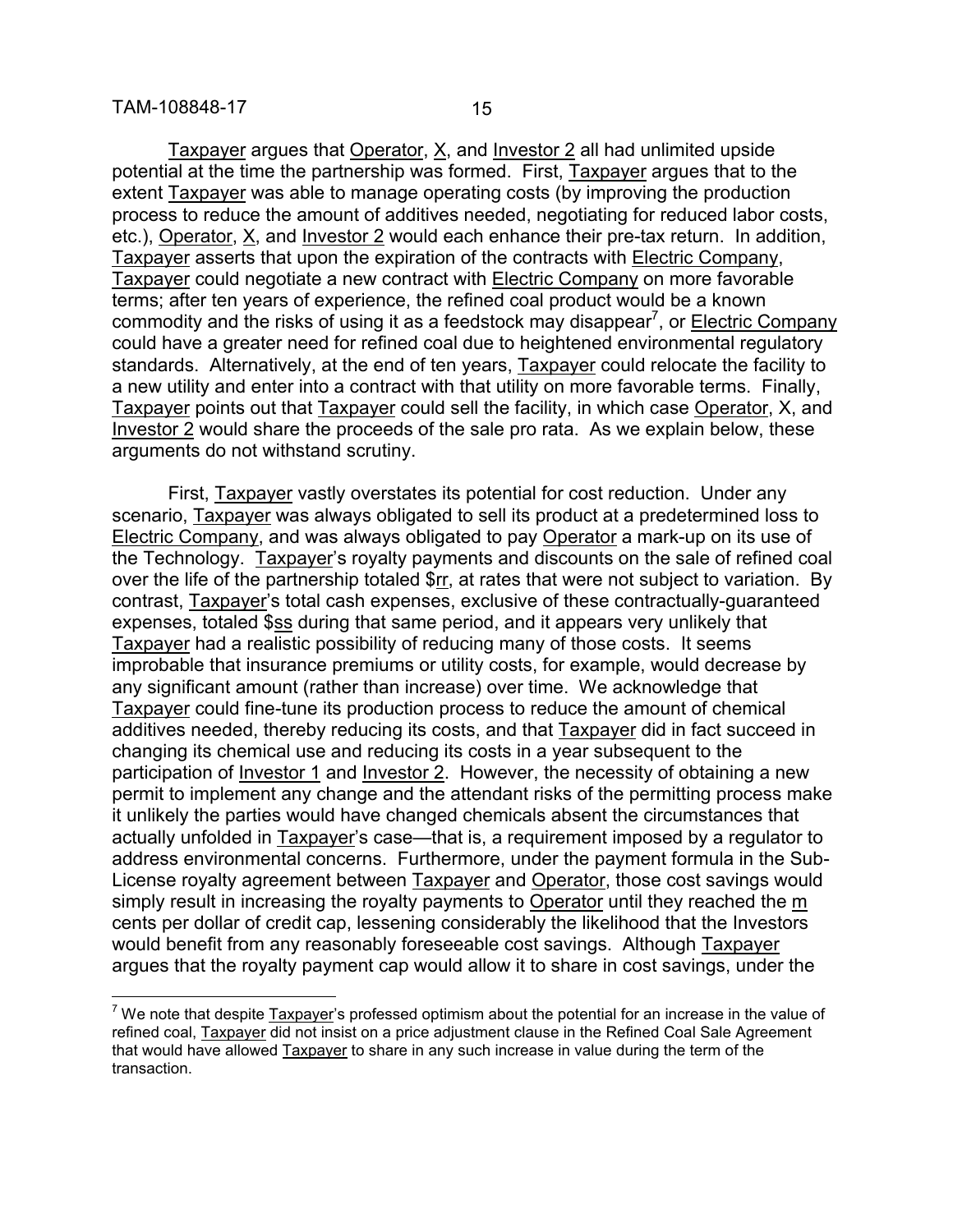formula in the Sub-License, based on Taxpayer's projections, non-royalty operating costs would have had to decrease by a substantial percentage in order for the cost savings to begin to inure to the benefit of the Investors rather than merely increase the royalty payable to Operator.<sup>8</sup> Taxpayer's own cost projections show that cost savings of this magnitude were not anticipated. More generally, the royalty formula made it unlikely that that reasonably foreseeable decreases or increases in operating costs (excluding the royalty) would affect the amount of losses flowing through to the Investors.

Moreover, per Taxpayer's pre-transaction financial models, the parties were projecting that the cost of chemical additives used in the production process would increase by  $tt$ </u> percent per year over the ten-year life of the contracts. Although the benefit of hindsight shows chemical costs could in fact decrease, Taxpayer has put forward no evidence that the parties gave any consideration to the possibility, let alone likelihood, of a decrease at the time they entered into the transaction. We are also unpersuaded that Taxpayer's ability to renegotiate labor costs after a uu-year period (with vv days' notice) was viewed by Taxpayer or its investors as a meaningful source of potential cost reduction; although Taxpayer has shown that at least one competitor with lower contract labor costs entered the market, Taxpayer presented no evidence that it ever contemplated or expected a reduction in labor costs when creating its financial projections. Furthermore, Taxpayer never actually renegotiated labor costs, even once it ostensibly had the ability to do so, suggesting that any potential for labor cost savings was illusory. The reality is that all of the parties (Investors, Electric Company, and Licensor) had a profitable agreement (including tax credits) that fixed the costs and profit over ten years using the agreements to each claim a portion of the refined coal tax credit while providing an acceptable return for each party, and there was little incentive given the profitability of the transaction to re-open contractual negotiations among the parties or seek adjustments that would require the review and consent of all of the parties to the transaction.

 $\overline{a}$ 

 $<sup>8</sup>$  For example, based on the projections included in</sup>

of Investor 1, which was included as Exhibit D of the submission for this memorandum, entitled "Estimated Year2 Operating Results for Investor 1," non-operating expenses would have had to decrease by more than  $h\%$  before the royalty cap was reached.

<sup>&</sup>lt;sup>9</sup>As a result of the royalty formula, non-royalty costs would have had to increase by a substantial percentage in order for the minimum royalty to apply. Cost increases up to that level would simply result in an offsetting reduction in royalty payments. For example, based on the projections included in of Investor 1, which was included as Exhibit D of the

submission, entitled "Estimated Year2 Operating Results for Investor 1", as well as the projections provided to Investor 2 before its investment that were included in Exhibit J of the submission, entitled "Licensor Section 45 Project Financial Model for Implementation at Taxpayer Plant," concerning projected increases in non-royalty operating costs, non-royalty costs would have had to increase between n% and l% in order for the minimum royalty to apply.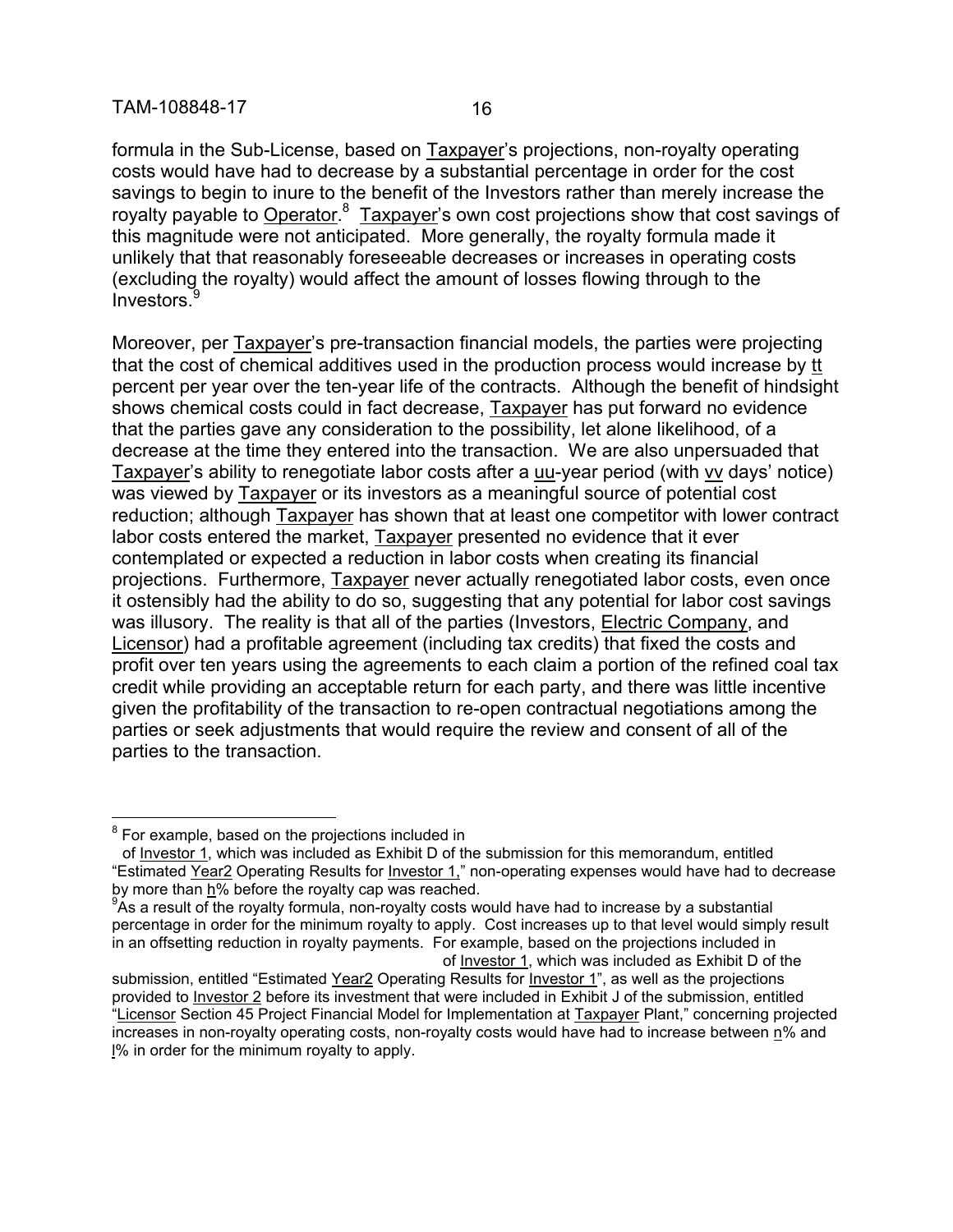Second, we find implausible Taxpayer's claim that it could have entered into a new and more favorable contract, either with Electric Company or a new utility, after the Sub-License, the land lease and the § 45 credit period expire. At that point, Taxpayer would own nothing more than a 10-year-old facility with no rights to use the Technology to refine coal and no right to keep the facility on Electric Company's property. Also at that point, because there is no longer any need to sell refined coal to an unrelated party to satisfy the requirements of  $\S$  45(e)(8), Operator and Operator's parent company (which manages and owns g% of Licensor) would appear to have little incentive to negotiate favorable terms with Taxpayer (and indirectly with X and Investor 2). Assuming that refined coal by that point would have sufficient value to justify an investment without the § 45 tax credit subsidy, Operator could obtain its own license from Licensor and refine and sell coal directly to a utility, whether Electric Company or a different utility, or the utility could license the Technology and refine coal itself. Operator would have no economic incentive to include X or Investor 2 in this new contractual arrangement. Operator is the managing member of Licensor, which owns the Technology, and would have no incentive to share the potential for a genuine pre-tax profit it may receive from royalty payments on a new Technology sub-license. Taxpayer argued that an already-built (and therefore permitted) facility is a genuine asset, the possession of which confers at least some bargaining power on Taxpayer to enter into a new contract with the utility. The permitting process for building a coal refining facility is fraught with uncertainty and can involve costly hurdles, as regulators may use that process to impose other regulatory requirements on the permit applicant wholly unrelated to the refining of coal. Some utilities may be willing to continue to operate the existing refined coal facility after the 10-year credit period and contracts expire rather than reopen their permits. We note, however, that Taxpayer's bargaining power due to owning a permitted facility remains limited; the facility is located on the utility's land, the viability of refined coal as a profitable product remains speculative without the tax credit or more stringent environmental emission control regulations, and Taxpayer would bear the costs of dismantling the facility if it cannot sell it.

Finally, although Taxpayer is correct that upon the sale of the facility the proceeds would be shared pro rata among Operator, X, and Investor 2, the proceeds are unlikely to amount to a sum that is significant relative to the parties' investment. Coal refining facilities generally consist of relatively inexpensive and readily replaceable equipment, such as conveyer belts for raw feedstock coal, mixers where chemicals are added, return conveyer belts for the refined coal, etc. At the end of the contracts with Electric Company, the facility would have had ten years of wear and tear and a corresponding decline in value and it would be sitting on land for which the lease had expired. Therefore, it strains credulity to suggest that Electric Company, Operator, or any other purchaser would be willing to pay more for the used facility than its original cost to Operator. Plus, if Taxpayer sought to sell the facility to any purchaser other than Electric Company, it would face the added cost of dismantling the facility and reinstallation at another site. Thus, assuming a purchaser could be found, any amount of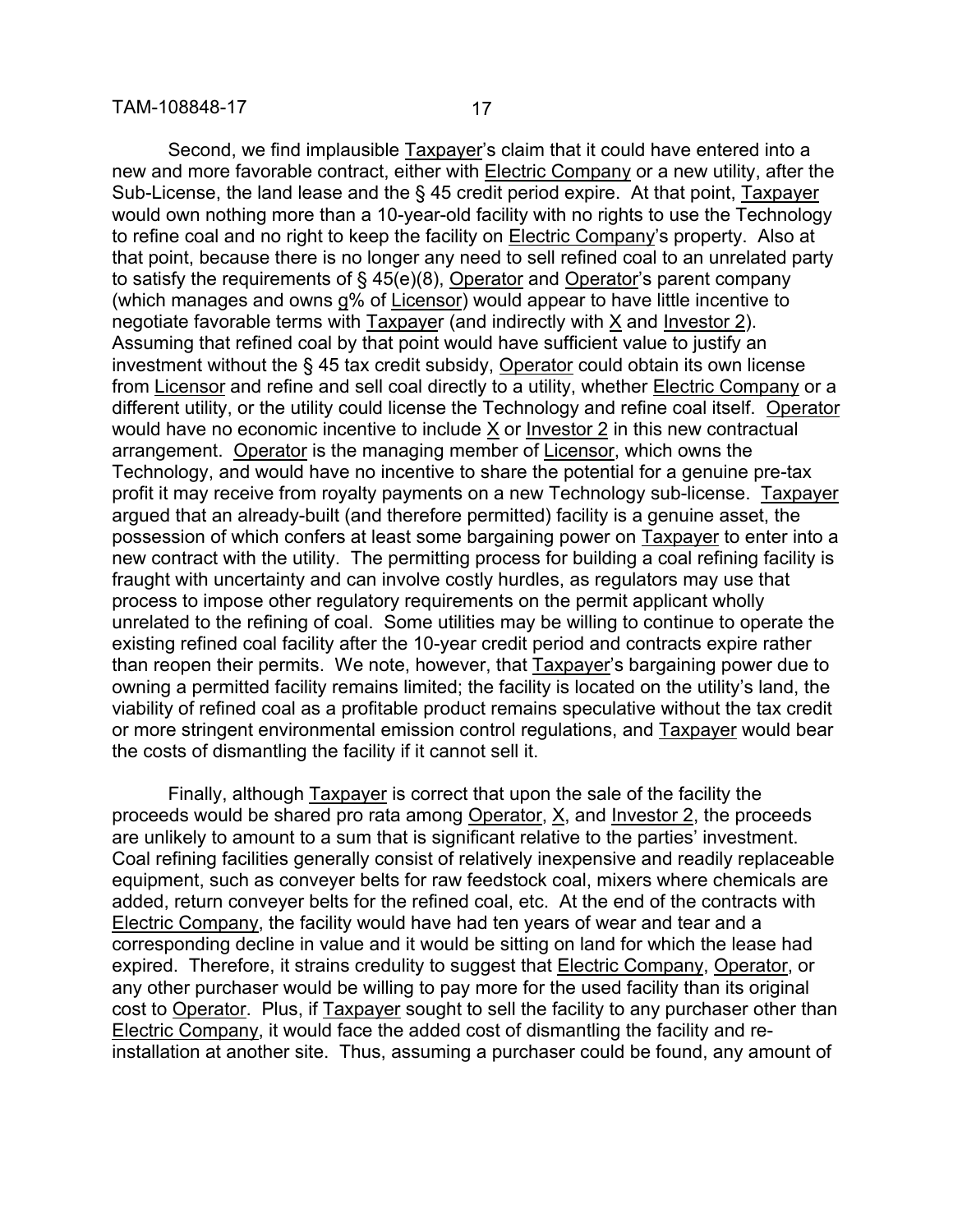possible profit on this transaction would not be meaningful compared to the substantial purported tax benefits that X and Investor 2 seek to obtain through this arrangement.

In short, this is not a case in which the potential for a return on X and Investor 2's contributions could vary meaningfully based on the degree of success or failure in producing refined coal. Instead, from the perspective of X and Investor 2, this transaction was structured solely to generate tax benefits. Ironically, in fact, under this arrangement increased sales of refined coal had the perverse effect of decreasing X's and Investor 2's overall financial return. Of course, neither X nor Investor 2 objected to this arrangement because increased sales of refined coal produced the one thing that the X and Investor 2 wanted, and the only thing they could receive from the transaction—tax benefits.

#### 2. Limitations on Risks from Production of Refined Coal

The parties structured the governing contracts to strictly circumscribe the Investors' exposure to unanticipated losses, another strong indication that their intent was to purchase tax benefits, not to participate in a refined coal production venture. The terms of the Operating Agreement, the site lease, and the Technology Sub-License all limited Taxpayer's operating costs significantly at any time the tax credit was not available to offset the partners' contributions; despite the facility being idled ww% of the time, the expenses attributable to those time periods during which the facility was idle totaled only xx% of the total operating expenses over the life of Taxpayer. In addition, like the coal supply and sale agreements, these agreements were all coterminous with the duration of the credit's availability, guaranteeing that the Investors would not be obligated to fund the expense of refining coal unless they were assured of the availability of an offsetting credit. Although X and Investor 2 continued to make contributions during a period when the facility was idled, they did not do so in an effort to earn additional revenue—again, they had no non-tax financial stake in whether refined coal was actually produced—they made additional contributions only in the hope of additional tax benefits if the facility began production again. Thus, those payments were simply additional fees paid for future tax benefits. Moreover, X's liquidated damages provision provided an effective refund right to X on a prorated portion of its initial investment should the anticipated credits not materialize, and Investor 2's payment of the bulk of its initial investment with limited recourse debt rather than cash also mitigated its exposure to genuine financial risk. Thus, neither X nor Investor 2 committed capital to the business of producing refined coal. They invested instead only in tax benefits, and had no meaningful expectation of risks or rewards from the production activity.

#### **B. Substance of the Transaction**

We recognize that our conclusion in this case may seem at odds with the fact that the activity that Congress intended to incentivize did take place, as refined coal was